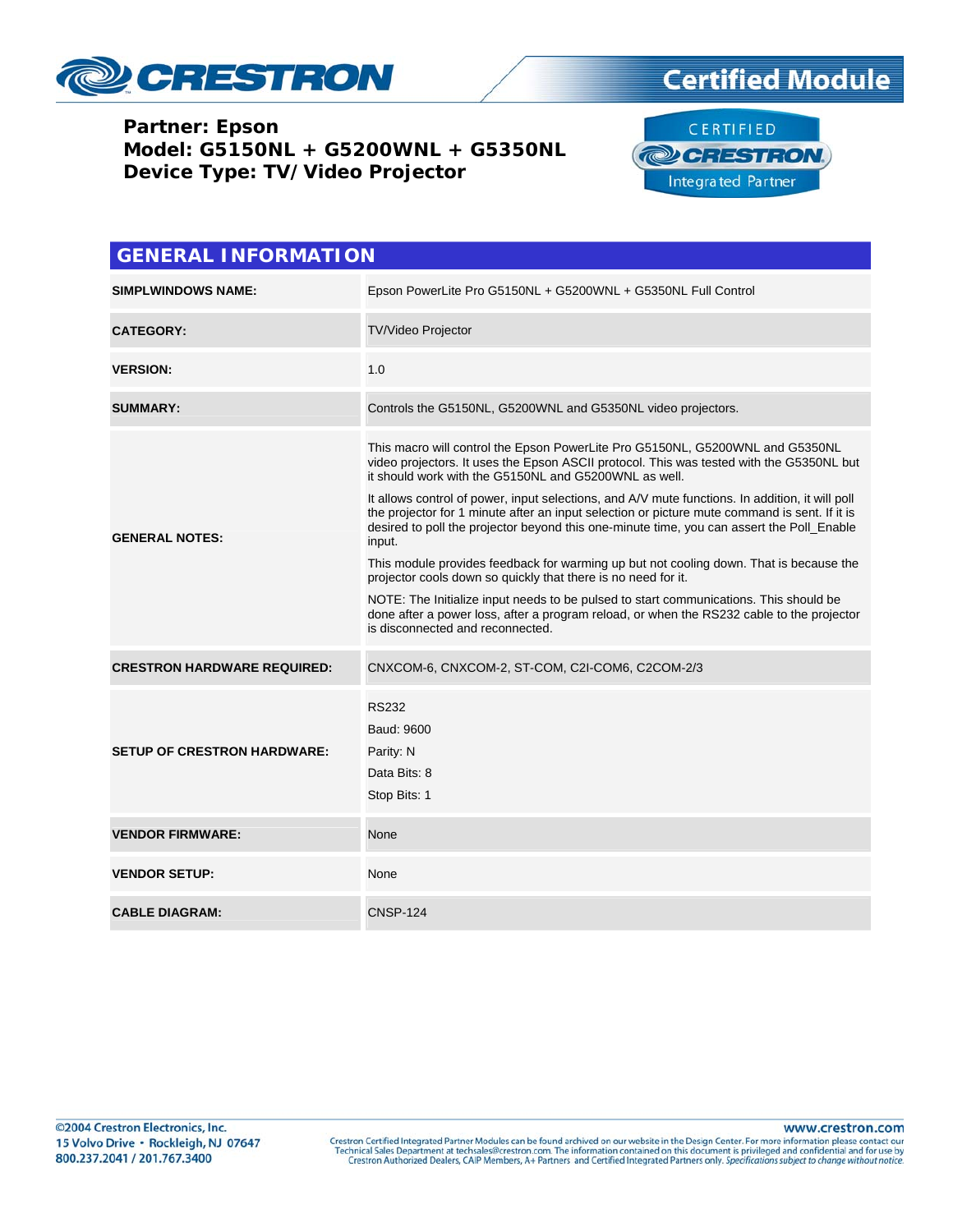

## **Certified Module**

**Partner: Epson Model: G5150NL + G5200WNL + G5350NL Device Type: TV/Video Projector**





## **CONTROL:**

| Power_On/Off/Toggle       | D | Pulse to turn the projector on or off.                                                                                                                                       |
|---------------------------|---|------------------------------------------------------------------------------------------------------------------------------------------------------------------------------|
| $Input*$                  | D | Pulse to select the desired input.                                                                                                                                           |
| AV_Mute_On/Off/Toggle     | D | Pulse to adjust the projector video and audio mute.                                                                                                                          |
| <b>Brightness_Up/Down</b> | D | Press and hold to adjust the brightness.                                                                                                                                     |
| <b>Contrast Up/Down</b>   | D | Press and hold to adjust the contrast.                                                                                                                                       |
| Color_Up/Down             | D | Press and hold to adjust the color.                                                                                                                                          |
| Tint_Up/Down              | D | Press and hold to adjust the tint.                                                                                                                                           |
| Sharpness_Up/Down         | D | Press and hold to adjust the sharpness.                                                                                                                                      |
| Closed_Caption_*          | D | Pulse to select the desired closed caption setting.                                                                                                                          |
| <b>Poll Enable</b>        | D | If held high, the projector will be polled every 15 seconds. If held low, the<br>projector will be polled every 5 seconds only after an input select or an AV mute<br>press. |
| Initialize                | D | Pulse to start communications with the projector.                                                                                                                            |
| <b>From Device\$</b>      | S | Serial signal to be routed from a 2-way RS232 port.                                                                                                                          |

www.crestron.com

Crestron Certified Integrated Partner Modules can be found archived on our website in the Design Center. For more information please contact our Technical Sales Department at techsales@crestron.com. The information contain